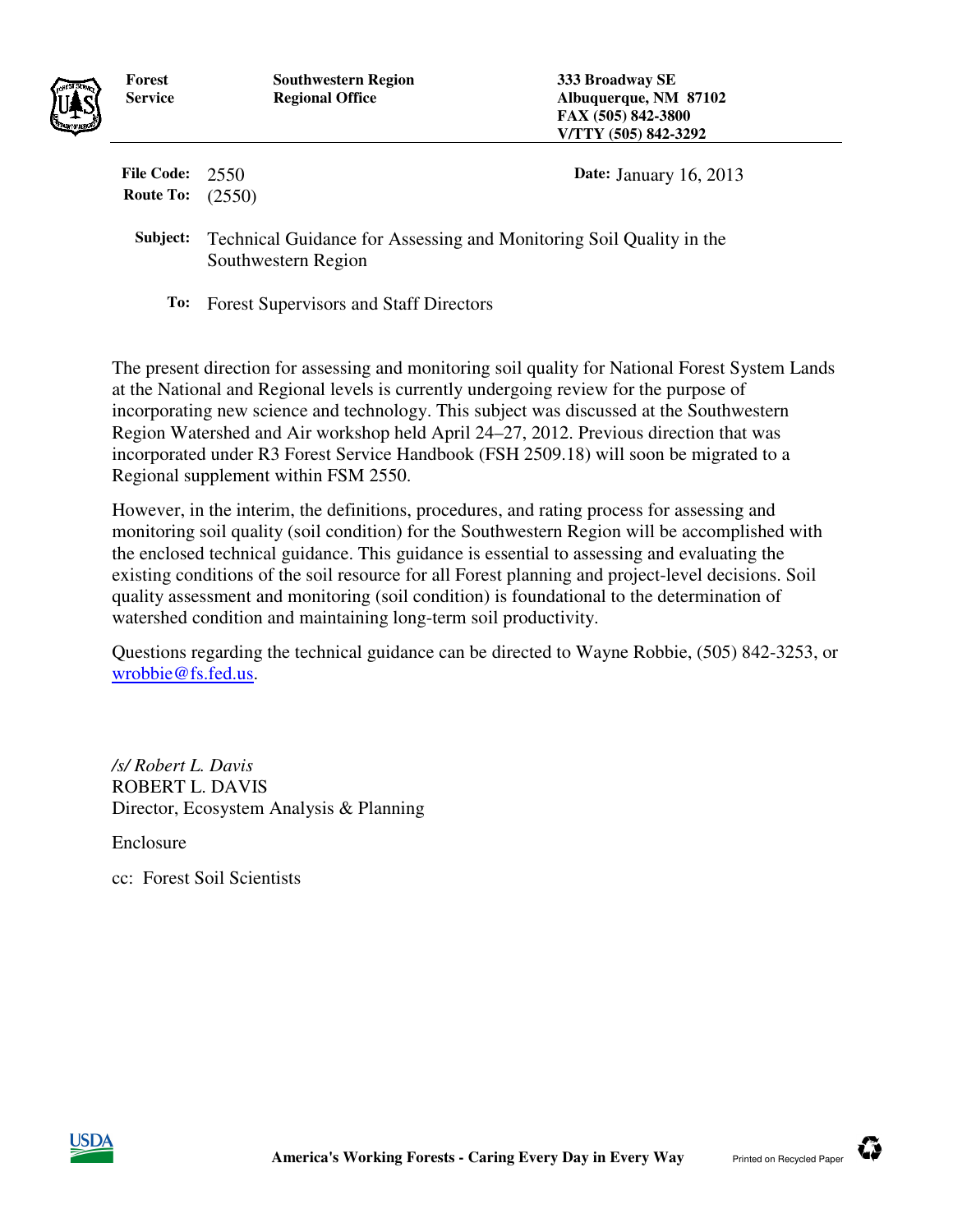Page 1 of 7

# **Technical Guidance for Soil Quality Monitoring in the Southwestern Region, USDA Forest Service**

#### DEFINITIONS.

 Bulk Density. The mass of dry soil per unit bulk volume. Soil Science Society of America. 1997. Glossary of soil science terms. p. 14.

 Coarse Woody Material. Organic materials on the soil surface such as plant stems, branches and logs with a diameter greater than 7.6 cm (3 inches).

 Litter. Organic materials on the soil surface that are at least 1.25 cm (0.5 inches) thickness. This includes needles, leaves and all woody material.

Nutrient Cycling. The ability of the soil to accept, hold and release nutrients.

 Soil Condition. An evaluation of soil quality based on an interpretation of factors which affect vital soil functions.

 Soil Hydrology. The ability of the soil to absorb, store, and transmit water, both vertically and horizontally. Changes in soil bulk density, soil chemistry, soil structure, soil pores and ground cover can alter soil hydrology.

 Soil-loss Tolerance. The maximum rate of soil erosion at which plant productivity can be sustained indefinitely. It is dependent on the rate of soil formation and organic matter balance.

 Soil Quality. The capacity of the soil to function within ecosystem boundaries to sustain biological productivity, maintain environmental quality and promote plant and animal health. Doran, John W.; Parkin, Timothy B.. 1994. Defining and assessing soil quality. Defining soil quality for a sustainable environment. Soil Science Society of America, Madison, Wisconsin. Special Publication No. 35. p. 3- 21.

 Soil Stability. The ability of the soil to resist erosion. This is a function of both slope and inherent soil erodibility.

 SOIL QUALITY STANDARDS. Soil quality standards are thresholds that indicate soil impairment. The phrase "soil condition objectives", as used throughout this supplement, is equivalent to "soil quality standards".

1. Soil Condition Evaluation. Management activities create various degrees of soil disturbance but ecologically sustainable land stewardship can minimize adverse impacts on soils. Soil condition objectives provide threshold values that indicate when changes in soil properties would result in significant change or impairment of soil condition.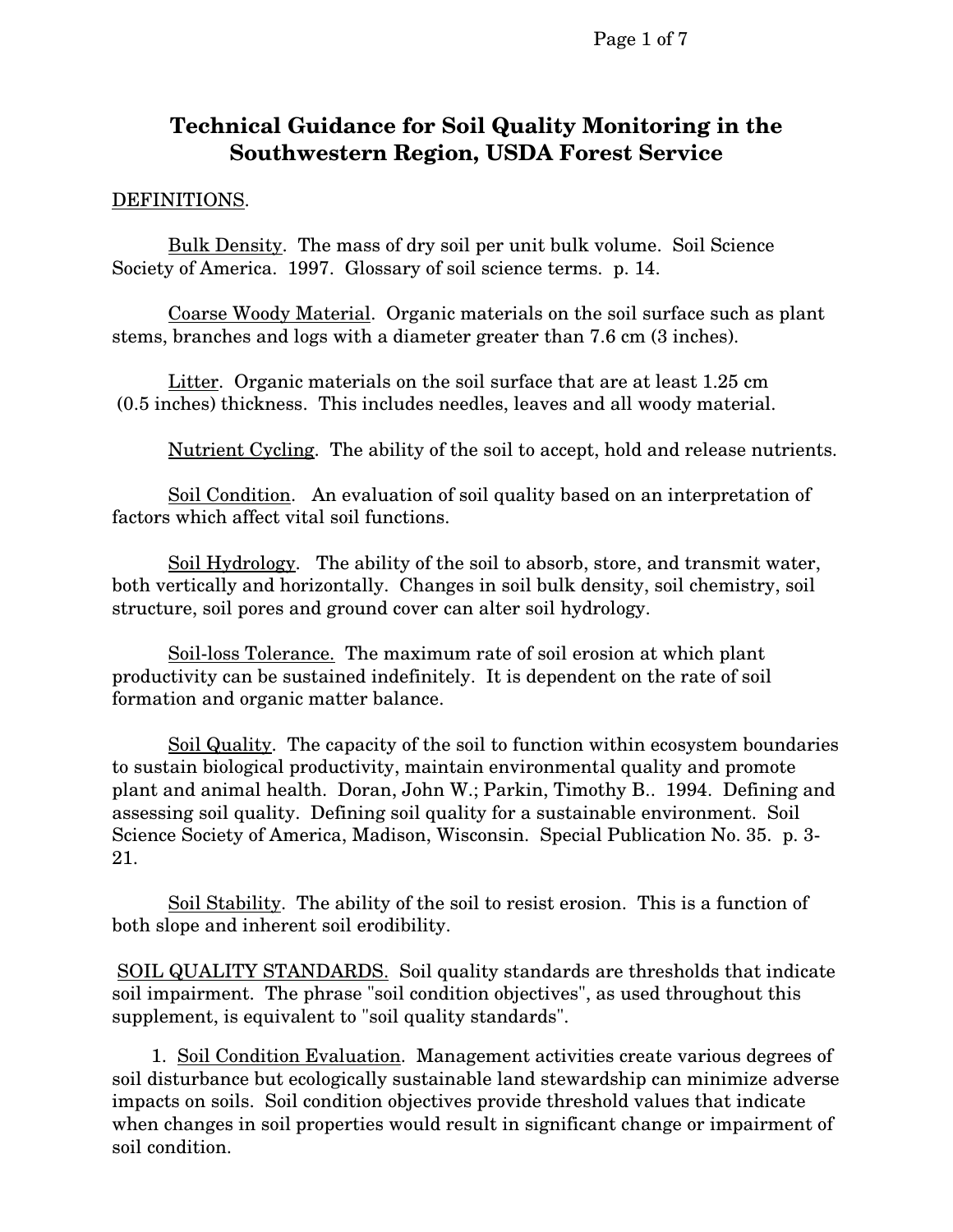Soil condition is primarily determined by evaluating surface soil properties. This is the critical area where plant and animal organic matter accumulate, begin to decompose and eventually become incorporated into soil. It is also the zone of maximum biological activity and nutrient release. The physical condition of this zone plays a significant role in soil stability, nutrient cycling, water infiltration and energy flows. The presence and distribution of the surface soil is critically important to productivity.

Soil condition objectives apply to lands where long-term soil productivity and satisfactory watershed condition are principle objectives. Management activities which may affect soil condition include timber or fuelwood harvesting, grazing, dispersed recreation and management prescribed fires.

While soil condition is an important element in determining general watershed condition, it is not intended to be a stand-alone process for evaluation of site specific conditions such as soil mass movement, stream channel health or sediment yield.

Soil condition is an evaluation of soil quality based on an interpretation of factors which affect three primary soil functions. The primary soil functions evaluated are: soil hydrology, soil stability and nutrient cycling. It is important to realize that these functions are interrelated.

> a. Soil Hydrology. This function is assessed by evaluating or observing changes in surface structure, surface pore space, consistence, bulk density, infiltration or penetration resistance using appropriate methods. Increases in bulk density or decreases in porosity results in reduced water infiltration, permeability and plant available moisture.

> b. Soil Stability. Erosion is the detachment, transport, and deposition of soil particles by water, wind or gravity. Vascular plants, soil biotic crusts, and litter cover are the greatest deterrent to surface soil erosion. Visual evidence of surface erosion may include rills, gullies, pedestalling, soil deposition, erosion pavement or loss of the surface "A " horizon. Erosion models are also used to predict on-site soil loss.

> c. Nutrient Cycling. This function is assessed by evaluating the vegetative community composition, litter, coarse woody material, root distribution and soil biotic crusts. These indicators are directly related to soil organic matter, which is essential in sustaining long-term soil productivity. Soil organic matter provides a carbon and energy source for soil microbes and provides nutrients needed for plant growth. Soil organic matter also provides nutrient storage and capacity for cation and anion exchange.

2. Soil Condition Categories. Ecological land units are assigned a soil condition category which is an indication of the status of soil functions. Soil condition categories reflect soil disturbances resulting from both planned and unplanned events. Current management activities provide opportunities to maintain or improve soil functions that are critical in sustaining soil productivity.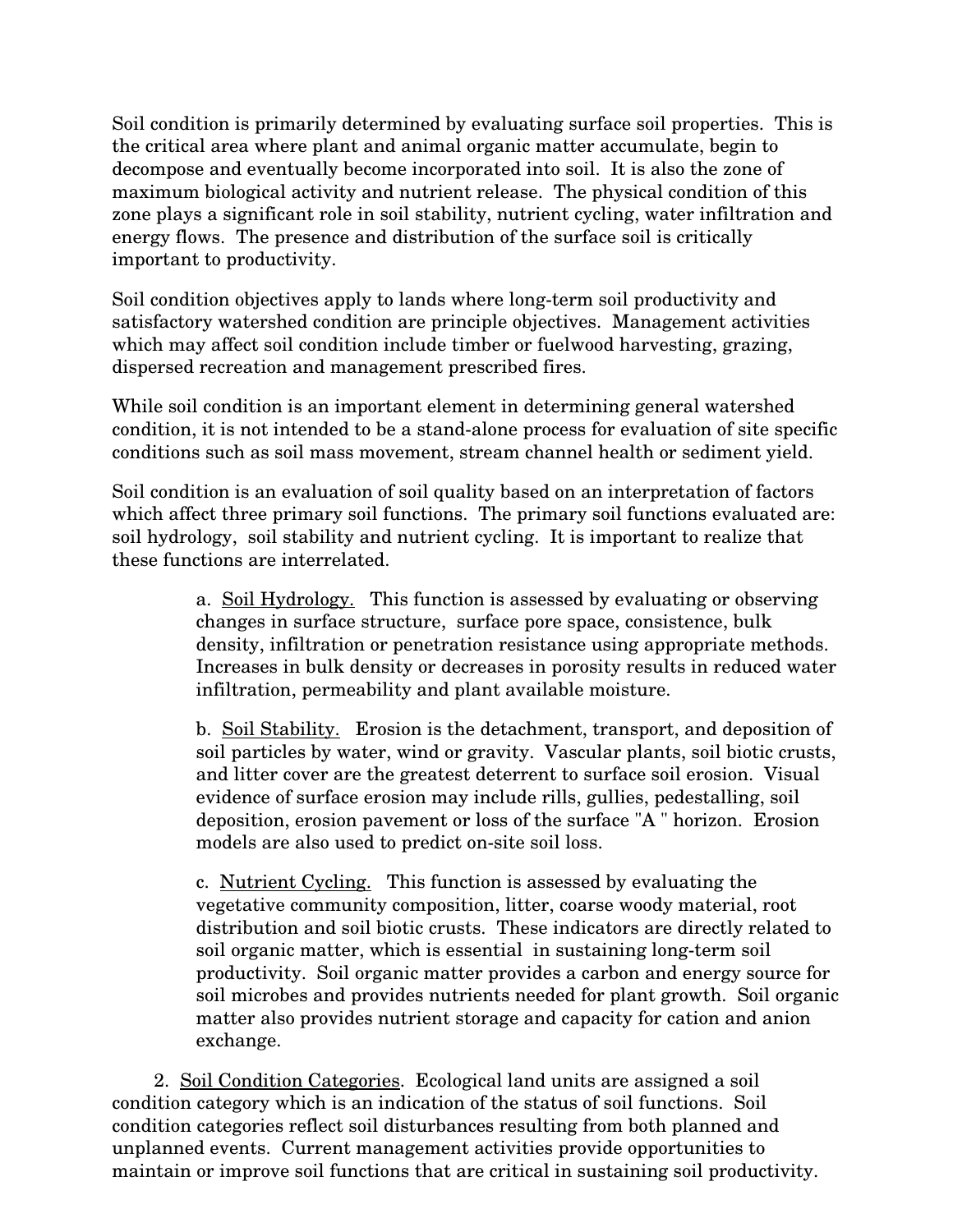Following is a brief description of each soil condition category:

a. Satisfactory - Indicators signify that soil function is being sustained and soil is functioning properly and normally. The ability of soil to maintain resource values and sustain outputs is high.

b. Impaired - Indicators signify a reduction of soil function. The ability of soil to function properly has been reduced and/or there exists an increased vulnerability to degradation. An impaired category should signal land managers that there is a need to further investigate the ecosystem to determine causes and degrees of decline in soil functions. Changes in management practices or other preventative actions may be appropriate.

c. Unsatisfactory - Indicators signify that loss of soil function has occurred. Degradation of vital soil functions result in the inability of soil to maintain resource values, sustain outputs, and recover from impacts. Soils rated in the unsatisfactory category are candidates for improved management practices or restoration designed to recover soil functions.

## MONITORING METHODS.

Qualitative methods are generally used to make initial evaluations of the effects of management activities on soils. The major objective of soil condition monitoring is to ensure that ecologically sustainable soil management practices are being applied. In most cases, qualitative estimates will be considered sufficient.

Measurements and detailed sampling are used to calibrate visual methods and to conduct investigations where qualitative methods are inadequate or where benchmark sampling is required for comparison purposes. Monitoring may be onetime or periodic, depending on the type or duration of the activity.

## Soil Condition Evaluation Techniques.

Soil condition is evaluated by using the Soil Condition Field Evaluation Form and Rating Guide. Indicators of each soil function are assessed in order to place the soil into a soil condition category. Weighting of indicators is site specific and is based on professional experience and judgement of the watershed specialist.

#### Soil Condition Management Implications.

Soil condition evaluations describe existing conditions. Degradation of soil function may reflect past or current events. Management activities responsible for changes in soil condition should be identified. If necessary, corrective action should be taken to reverse unfavorable changes in soil condition.

A soil condition category of satisfactory indicates that past and current management activities have allowed the soil to function properly and retain its inherent productivity. If changes in management are planned, their effects on soil function should be evaluated.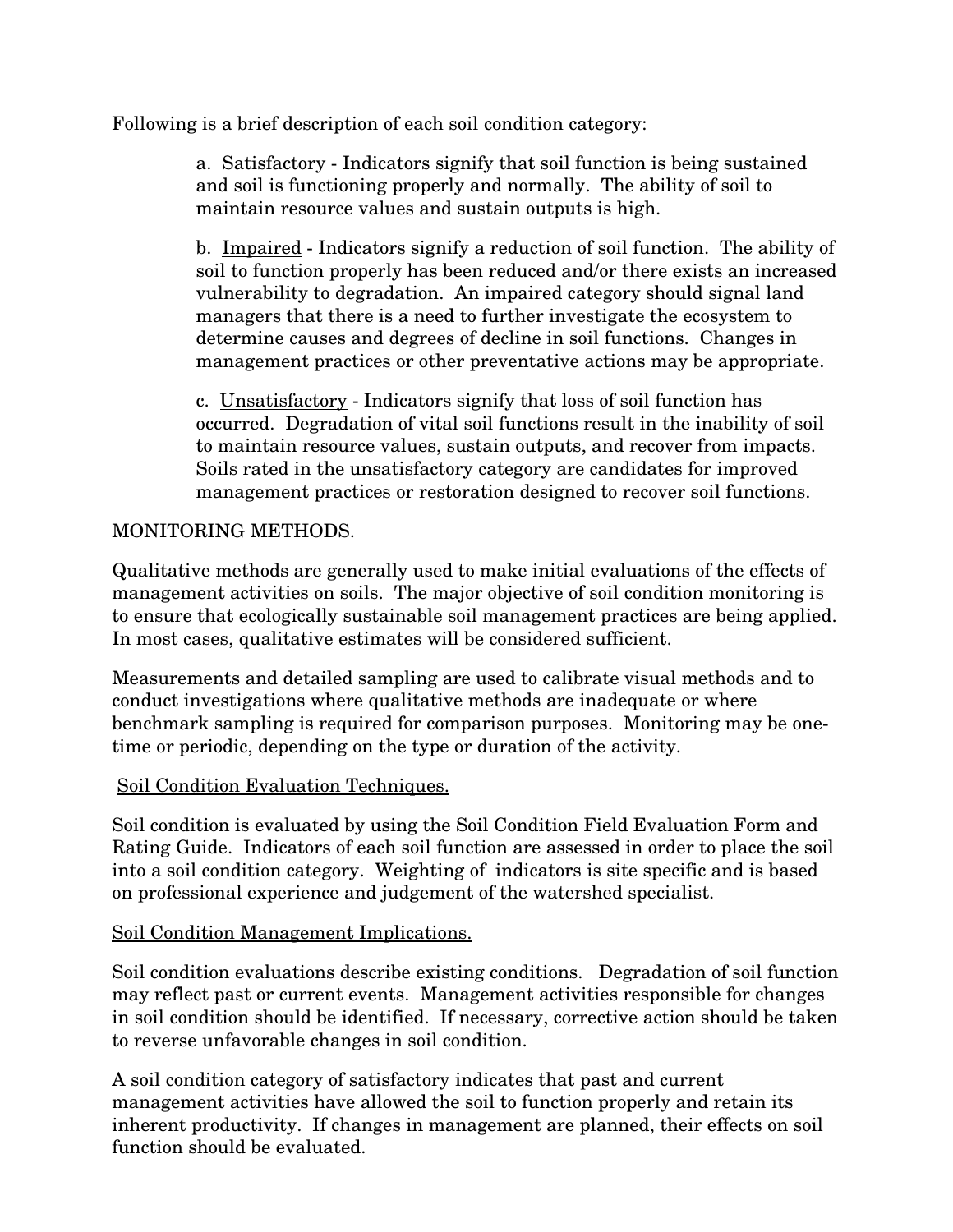A soil condition category of impaired indicates that past and/or current management activities have reduced the soil's ability to function properly and normally. Existing management practices need to be evaluated to determine if the current management activity is responsible for the decline in soil function. The effects of management activities on declining soil functions should be evaluated and monitored.

A soil condition category of unsatisfactory indicates that past and/or current management activities have resulted in a loss of soil function. These soils have degraded to the point that, for most ecosystems, rest alone is not likely to allow them to recover their function in a reasonable period of time. Unless intensive restoration projects are implemented, decades or centuries may be required before soil functions are fully restored.

Existing management activities need to be evaluated to determine if the current management activity is contributing to the loss of soil function. In some cases, current management activities may not have caused the loss of soil function, but may be preventing recovery of functions. Management activities that slow or prevent recovery of soil function should be avoided.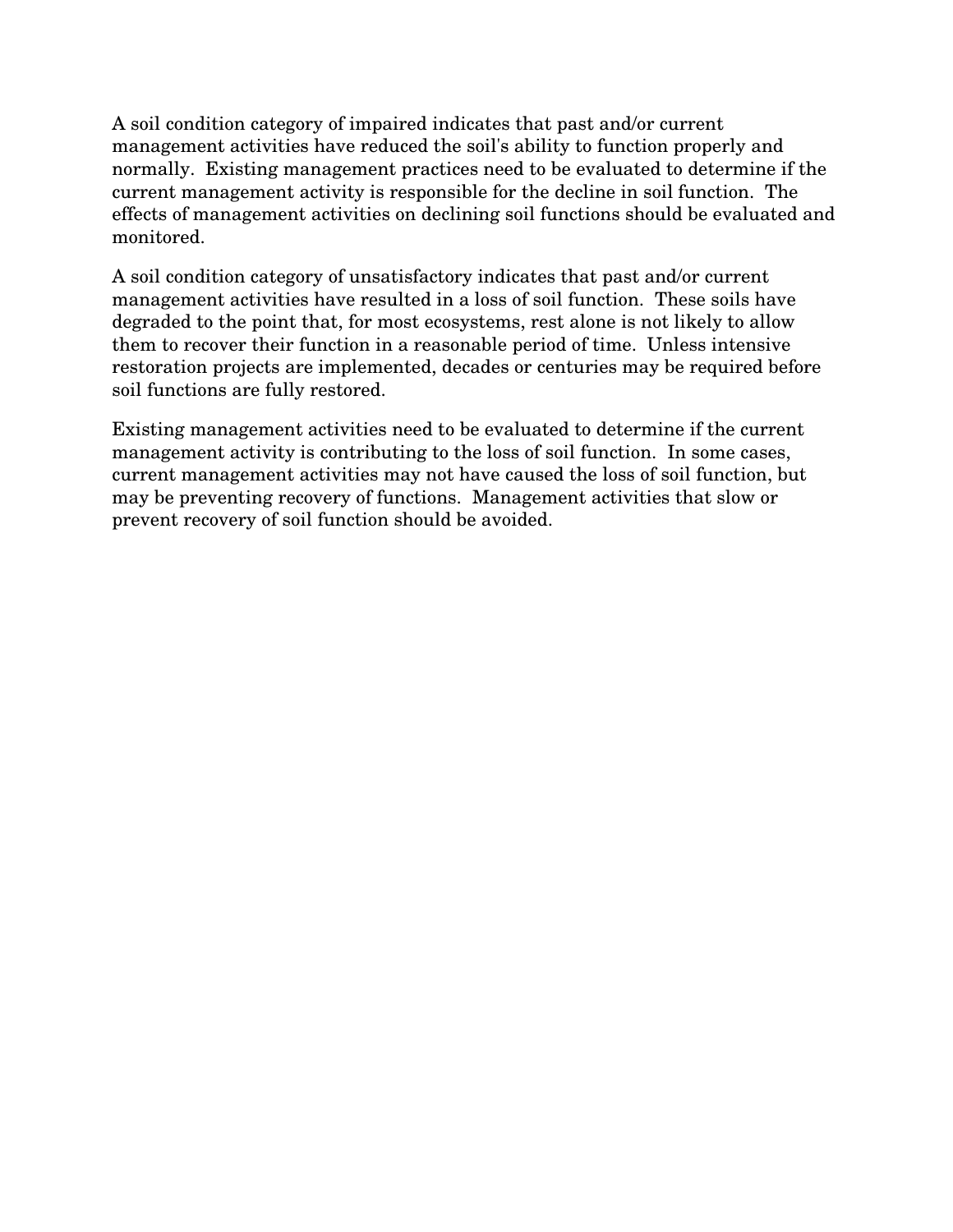# **Table 1.**

# **SOIL CONDITION FIELD EVALUATION FORM AND SOIL CONDITION RATING GUIDE**

| Map Symbol                               |       | State      |                 |                                  | County                                                                   |                   |                                                  | Forest<br><b>District</b>                      |                                  |                                 |  | <b>By</b><br>Date |                           |                                      |                      |            |             |
|------------------------------------------|-------|------------|-----------------|----------------------------------|--------------------------------------------------------------------------|-------------------|--------------------------------------------------|------------------------------------------------|----------------------------------|---------------------------------|--|-------------------|---------------------------|--------------------------------------|----------------------|------------|-------------|
| Watershed<br>R.                          |       |            |                 |                                  |                                                                          | Area              |                                                  |                                                |                                  | 7 1/2 Min. Quad                 |  |                   |                           | 7 1/2 Quad No.<br><b>Stop Number</b> |                      |            |             |
| $\overline{S}$ .<br><b>GPS File Name</b> |       |            |                 |                                  | 1/4<br>1/4<br><b>Aerial Photo</b><br><b>UTM</b><br>Latitude<br>Longitude |                   |                                                  |                                                |                                  |                                 |  |                   |                           |                                      |                      |            |             |
| Soil Taxon                               |       |            |                 |                                  |                                                                          |                   |                                                  |                                                |                                  |                                 |  |                   | Phase                     |                                      |                      |            |             |
| <b>Vegetation Taxon</b>                  |       |            |                 |                                  |                                                                          |                   |                                                  |                                                | Climax Class                     |                                 |  |                   |                           |                                      | <b>Climate Class</b> |            |             |
| Landform                                 |       |            |                 | <b>Parent Material</b>           |                                                                          |                   |                                                  | Bedrock                                        |                                  |                                 |  |                   |                           | Elevation                            |                      |            |             |
| <b>Slope Gradient</b><br>$\%$            |       |            |                 | Aspect<br>Length<br>m            |                                                                          |                   |                                                  | $\overline{\mathbf{0}}$<br>Shape<br>Complexity |                                  |                                 |  |                   |                           | Contour                              |                      |            |             |
|                                          |       |            |                 |                                  |                                                                          |                   | SURFACE SOIL DESCRIPTION                         |                                                |                                  |                                 |  |                   |                           |                                      |                      |            |             |
| Horizon                                  |       |            |                 |                                  | Texture                                                                  |                   | Rock                                             |                                                | Color                            | Structure                       |  | Consistence       |                           | Pores                                |                      | Roots      | Other       |
| Symbol                                   | Depth |            | <b>Boundary</b> |                                  | <b>U.S.D.A.</b>                                                          | gr<br>$_{\rm CO}$ |                                                  | p/d                                            | p/c                              | gr<br>si<br>sh                  |  | dr<br>mo          |                           | qu si lo                             |                      | qu si lo   | Accessory   |
|                                          | (cm)  |            |                 |                                  | <b>Texture</b><br>and % clay                                             | st                | bd<br>p/m<br>( % Vol)                            |                                                | p/r                              |                                 |  | st                | pl                        |                                      |                      |            | Properties  |
|                                          |       |            |                 |                                  |                                                                          |                   |                                                  |                                                |                                  |                                 |  |                   |                           |                                      |                      |            |             |
|                                          |       |            |                 |                                  |                                                                          |                   |                                                  |                                                |                                  |                                 |  |                   |                           |                                      |                      |            |             |
|                                          |       |            |                 |                                  |                                                                          |                   |                                                  |                                                |                                  |                                 |  |                   |                           |                                      |                      |            |             |
|                                          |       |            |                 |                                  |                                                                          |                   |                                                  |                                                |                                  |                                 |  |                   |                           |                                      |                      |            |             |
|                                          |       |            |                 |                                  |                                                                          |                   |                                                  |                                                |                                  |                                 |  |                   |                           |                                      |                      |            |             |
|                                          |       |            |                 |                                  |                                                                          |                   |                                                  |                                                |                                  |                                 |  |                   |                           |                                      |                      |            |             |
|                                          |       |            |                 |                                  |                                                                          |                   |                                                  |                                                |                                  |                                 |  |                   |                           |                                      |                      |            |             |
|                                          |       |            |                 |                                  |                                                                          |                   |                                                  |                                                |                                  |                                 |  |                   |                           |                                      |                      |            |             |
|                                          |       |            |                 |                                  |                                                                          |                   |                                                  |                                                |                                  |                                 |  |                   |                           |                                      |                      |            |             |
|                                          |       |            |                 |                                  |                                                                          |                   |                                                  |                                                |                                  |                                 |  |                   |                           |                                      |                      |            |             |
|                                          |       |            |                 |                                  |                                                                          |                   | <b>CANOPY COVER BY SPECIES</b>                   |                                                |                                  |                                 |  |                   |                           |                                      |                      |            |             |
| <b>Trees</b>                             |       | $\%$       | #1/             | Shrubs                           |                                                                          | Forbs<br>$\%$     |                                                  |                                                | $\%$                             | Forbs                           |  | $\%$              | Graminoids                |                                      | $\%$<br>Graminoids   |            | $\%$        |
|                                          |       |            |                 |                                  |                                                                          |                   |                                                  |                                                |                                  |                                 |  |                   |                           |                                      |                      |            |             |
|                                          |       |            |                 |                                  |                                                                          |                   |                                                  |                                                |                                  |                                 |  |                   |                           |                                      |                      |            |             |
|                                          |       |            |                 |                                  |                                                                          |                   |                                                  |                                                |                                  |                                 |  |                   |                           |                                      |                      |            |             |
|                                          |       |            |                 |                                  |                                                                          |                   |                                                  |                                                |                                  |                                 |  |                   |                           |                                      |                      |            |             |
|                                          |       |            |                 |                                  |                                                                          |                   |                                                  |                                                |                                  |                                 |  |                   |                           |                                      |                      |            |             |
|                                          |       |            |                 |                                  |                                                                          |                   |                                                  |                                                |                                  |                                 |  |                   |                           |                                      |                      |            |             |
|                                          |       |            |                 |                                  |                                                                          |                   |                                                  |                                                |                                  |                                 |  |                   |                           |                                      |                      |            |             |
| Total                                    |       |            |                 |                                  | Total                                                                    |                   |                                                  |                                                |                                  | Total                           |  |                   |                           |                                      |                      | Total      |             |
|                                          |       |            |                 |                                  |                                                                          |                   |                                                  |                                                |                                  |                                 |  |                   |                           |                                      |                      |            |             |
|                                          |       |            |                 |                                  | <b>SURFACE COMPONENTS 2/</b>                                             |                   |                                                  |                                                |                                  |                                 |  |                   | <b>OTHER OBSERVATIONS</b> |                                      |                      |            |             |
| <b>Components</b>                        |       |            |                 | $\%$<br><b>Modeled Soil Loss</b> |                                                                          |                   |                                                  |                                                | T/h/yr<br>Coarse woody material: |                                 |  |                   |                           |                                      | diameter             |            |             |
| Graminoids<br>(ba)                       |       | Potential: |                 |                                  |                                                                          |                   |                                                  |                                                |                                  |                                 |  |                   |                           | number                               |                      |            |             |
| Forbs<br>(ba)                            |       | Current:   |                 |                                  |                                                                          |                   |                                                  |                                                | Bulk density:                    |                                 |  |                   |                           |                                      |                      | $g$ / $cc$ |             |
| Shrubs/trees (ba)                        |       |            | Natural:        |                                  |                                                                          |                   |                                                  |                                                |                                  | Infiltration rate:              |  |                   |                           |                                      |                      |            | cm/hr       |
| Litter $(>1.25$ cm)                      |       |            | Tolerance:      |                                  |                                                                          |                   |                                                  |                                                |                                  | Penetration resistance (depth): |  |                   |                           |                                      |                      |            | cm          |
| Gravel (.2-2 cm)                         |       |            |                 |                                  |                                                                          |                   |                                                  |                                                |                                  | Forage production:              |  |                   |                           |                                      |                      |            | lbs/ac/yr   |
| Gravel (2-7.5 cm)                        |       |            |                 |                                  | Notes:                                                                   |                   |                                                  |                                                |                                  |                                 |  |                   |                           |                                      |                      |            |             |
| Cobble                                   |       |            |                 |                                  |                                                                          |                   |                                                  |                                                |                                  |                                 |  |                   |                           |                                      |                      |            |             |
| Stone                                    |       |            |                 |                                  |                                                                          |                   |                                                  |                                                |                                  |                                 |  |                   |                           |                                      |                      |            |             |
| <b>Boulder</b>                           |       |            |                 |                                  |                                                                          |                   |                                                  |                                                |                                  |                                 |  |                   |                           |                                      |                      |            |             |
|                                          |       |            |                 |                                  |                                                                          |                   |                                                  |                                                |                                  |                                 |  |                   |                           |                                      |                      |            |             |
| Rock outcrop                             |       |            |                 |                                  |                                                                          |                   |                                                  |                                                |                                  |                                 |  |                   |                           |                                      |                      |            |             |
| Bare soil                                |       |            |                 |                                  |                                                                          |                   |                                                  |                                                |                                  |                                 |  |                   |                           |                                      |                      |            |             |
| <b>Biotic crust</b>                      |       |            |                 |                                  |                                                                          |                   |                                                  |                                                |                                  |                                 |  |                   |                           |                                      |                      |            |             |
|                                          |       |            |                 |                                  | $1/$ Number of regenerating trees (<5" dbh) in plot                      |                   | 2/ Sample area of 375 square meter circular plot |                                                |                                  |                                 |  |                   |                           |                                      |                      |            | Page 1 of 2 |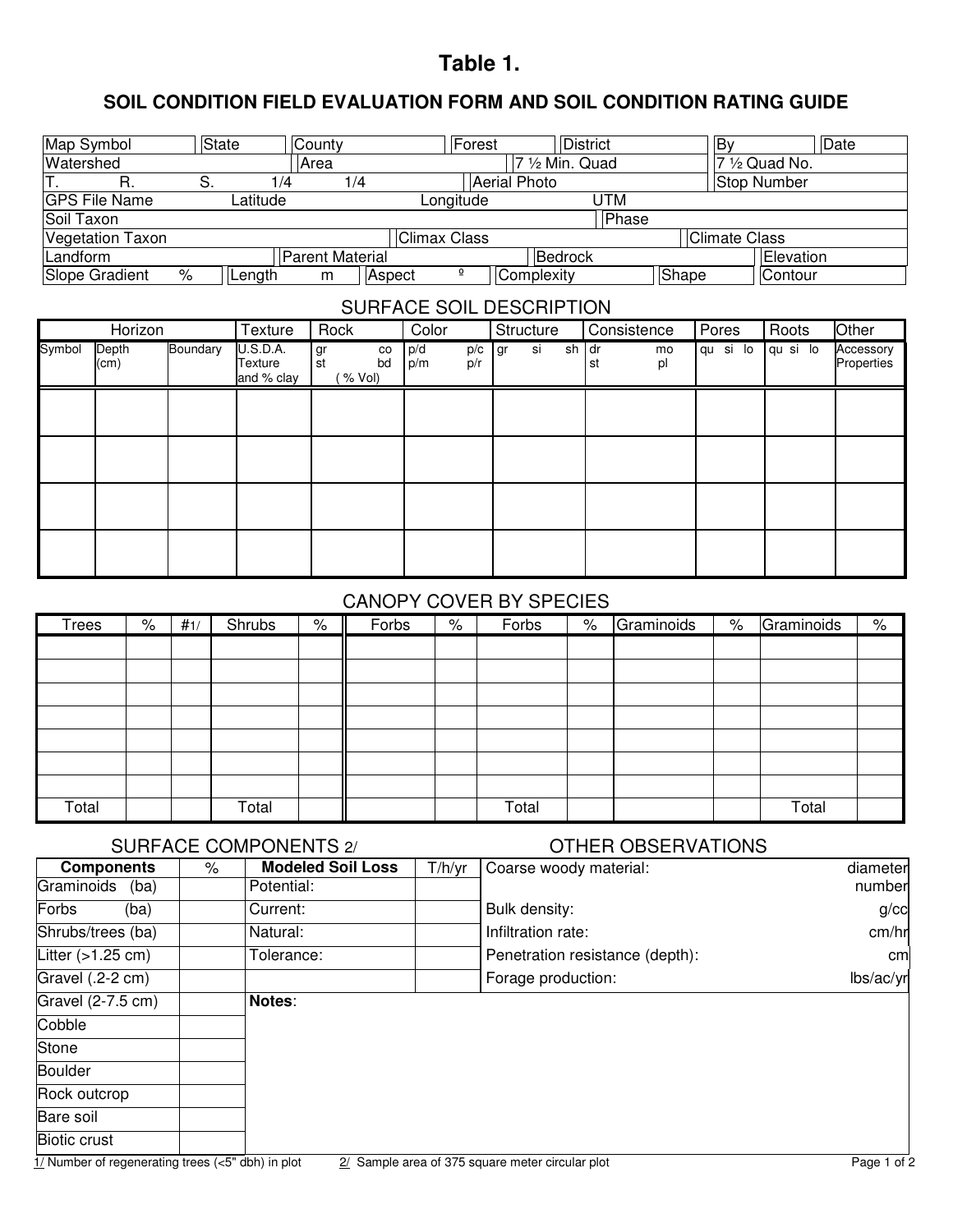USDA Forest Service